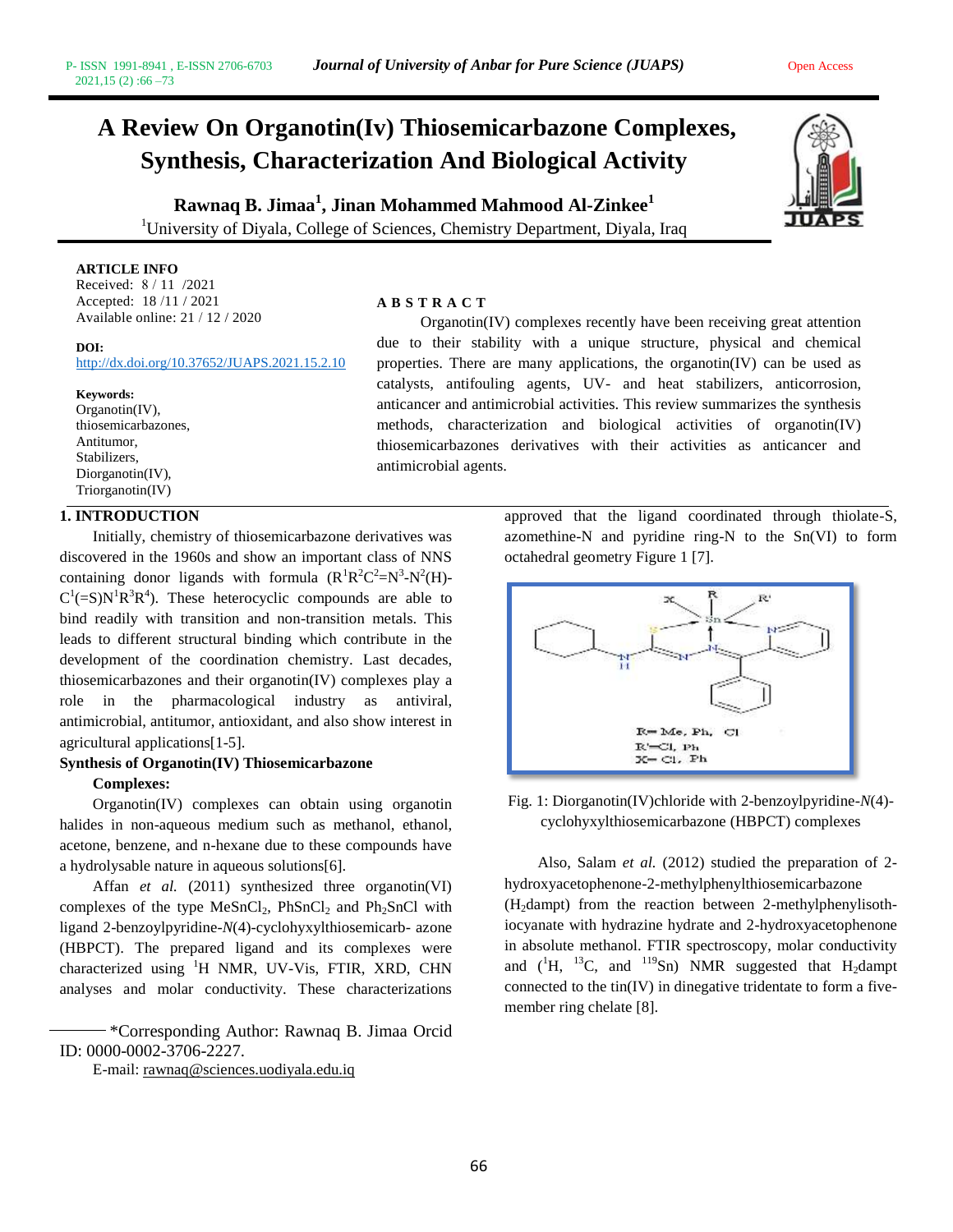



Six organotin(IV) complexes were prepared of the type  $RSnCl(L_1)$ ,  $RSnCl(L_2)$  (when  $R=$  alkyl or phenyl) of new thiosemicarbazone derivatives.

Ligands have been formed by reaction both 2,3 dihydroxybenzaldehyde and 2-hydroxy-5-methylbenzaldehyde separately with 4-methylthiosemicarbazide in ethanol to produce 2,3-dihydroxybenzaldehyde -N(4) methylthiosemicarbazone (H2DDTM) and 2-hydroxy-5 methylbenzaldehyde-N(4)-methyl thiosemicarbazone (H2DMMT) respectively. Spectroscopy studies, elemental analysis and X-ray crystallography assumed that these ligands connected to tin(IV) as dinegative tridentate chelating ligands ONS, thus, the coordination number of  $tin(V)$  is five as shown in Figure 3 [9].



Fig.3: Organotin (IV)- 2,3-dihydroxybenzaldehyde-N(4) methylthiosemicarbazone and 2-hydroxy-5 methylbenzaldehyde -N(4)- methylthiosemicarbazone complexes

Organotin(IV) thiosemicarbazone complexes can be synthesized by the condensation reaction between pyruvic acid thiosemicarbazide H<sub>2</sub>pt and  $R_2SnCl_2$ , where R= Me, Ph. The structural formula of these compounds was confirmed by Xray analysis, NMR, elemental analysis and IR. Theses characterizations suggested that the tridentate and octahedral geometry were for the prepared complexes Figure 4 [10].



Fig. 4: Diorganotin(IV) pyruvic acid thiosemicarbazone complexes

On 2015 Rosenani *et al.* synthesized 5-bromo-2 hydroxybenzaldehyde-4,4-dimethylthiosemicarbazone  $(H<sub>2</sub>L)$  by reaction of 5-bromo-2-hydroxybenzaldehyde with 4,4 dimethylthiosemicarbazide in an ethanolic solution. A new mono-organotin(IV) compounds have been formed with the ligand  $H<sub>2</sub>L$  and characterized by CHN-analysis, UV-Vis., FTIR, and  $(^1H, ^{13}C, ^{119}Sn)$  NMR spectroscopic studies. The ligand is coordinated to tin(IV) *via* ONS-donor atoms and NMR studies confirmed pentadentate coordination in all complexes as shown in Figure 5 [11].



Fig. 5: Mono-organotin(IV)- 5-bromo-2 hydroxybenzaldehyde-4,4- dimethylthiosemicarbazone complexes

Huedo *et al.* (2018) reported a new structural form of diorganotin(IV) compounds by preparing new complexes of ligand diacetyl-2-thiosemicarbazone-3-(3-hydroxy-2 naphthohydrazone). The ligand was synthesized by the condensation of diacetyl-2-thiosemicarbazone and 3-hydroxy-2-naphthohydrazide in absolute ethanol with drops of concentrated HCl. Tetradentate ligand, octahedral geometry was suggested of the prepared compounds Figure 6.[12]



Fig. 6: Diorganotin(IV) complexes of diacetyl-2 thiosemicarbazone-3-(3-hydroxy-2-naphthohydrazone)

Another diorganotin (IV) complexes were synthesized by Singh *et al.* (2016) by the condensation of (2hydroxyphenyl)(pyrrolidine-1-yl)methanone with phenylthiosemicarbazide in ethanol solution as a reaction medium. The prepared ligand 2-hydroxyphenyl (pyrrolidine-1 yl)methanone phenylthiosemicarbazone and its diorganotin(IV) complexes were characterized by elemental analysis, molar conductivity, molecular weight determination and spectral studies. These may assume that the ligand connected through-OSN leading to the formation of a pentacoordination around  $Sn(IV)$  in these complexes Figure 7.[13]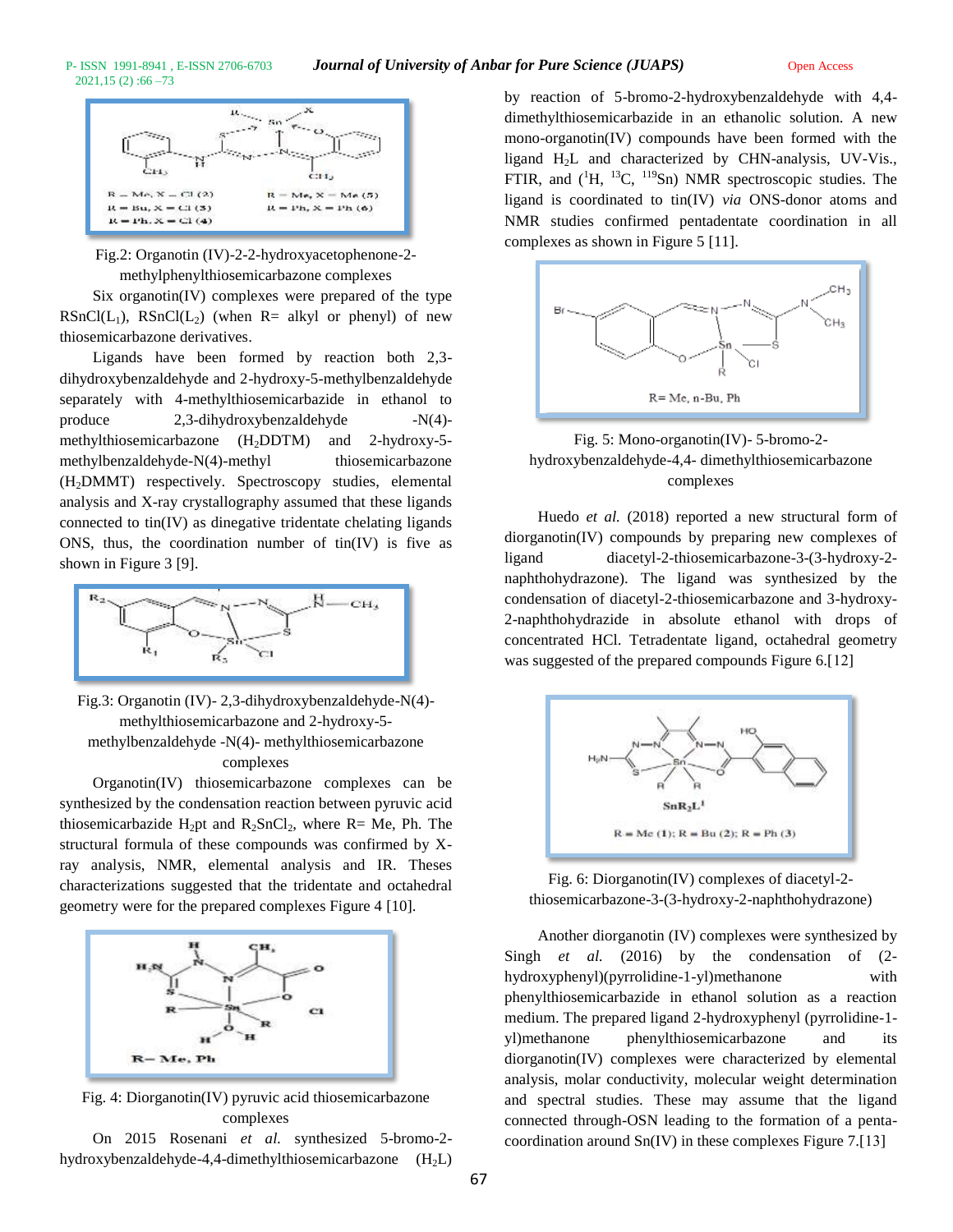



Mendes *et al.* (2008) reported the synthesis, characterization, antimicrobial and cytotoxic activity of nbutyltin(IV) trichloride with 2-pyridineformamide-derived thiosemic- arbazones. Octahedral geometry was proposed for the prepared complexes Figure 8. [14]



Fig. 8: *n*-Butyltin(IV) trichloride-2-pyridineformamidederived thiosemicarbazones comprlexes

While, Singh *et al.* prepared tridentate ligand ONS 2 hydroxyacetophenone thiosemicarbazone to form a 5 coordinated complexes with diorgano tin(IV) chloride in a trigonal bipyramidal geometry Figure 9.[15] There is no meaning of this sentence, the authors need to re-write this sentence to be more consistent.



Fig.9: Diorganotin(IV) 2-hydroxyacetophenone thiosemicarbazone complexes

Khan *et al.* (2016) have been formed a new ligand (5bromo-2-hydroxybenzaldehyde-N(4)-methylthiosemicarbazide) using the condensation of 5-bromo-2 hydroxybenzaldehyde and 4-methyl-3-thiosemicarbazide in ethanolic solution*.* Elemental analysis, FTIR, electronic and  ${}^{1}$ H,  ${}^{13}$ C NMR spectroscopy showed that the newly synthesized ligand connected through ONS to Sn(IV) to form pentacoordinated geometry Figure 10. [16] Anti-tumor results

showed that these compounds could be promising and active against A549, MCF-7 and HCT-116 cancer cell lines.



Fig. 10: Dimethyltin(IV)-5-bromo-2-hydroxybenzaldehyde-N(4)-methylthiosemicarbazone complex

#### **Anticancer Activity:**

The extraordinary achievements of cisplatin and carboplatin (Figure 11) *in vitro* proliferative activity and *in vivo* experiments have been encouraging the researchers to investigate a new non-platinum complexes. This is to use as anticancer therapies with optimistic results, and with low or no side effects [6,17]. The feature of the metal ion and the organic ligand are versatile and the ability of the metal ions to lose electrons to be cationic in the biological systems are preferred. These positively charged species interact and coordinate with the opposite charged molecules and rich of electrons e.g. DNA and proteins to become soluble in the biological systems. [18-20]



Fig.11: Structure of cisplatin and carboplatin complexes

Among these non-platinum compounds, organotin complexes have taken a significant attention as an active antitumor against different types of human cancer cell lines [21]. For this researchers have been synthesized organotin(IV) complexes and study their anticancer activity as drugs[ 22-28].

The biological activity of organotin(IV) compounds was discovered in 1929 [29]. I could not actually understand this sentence, what the authors want to say here? I kindly ask the authors to re-write this sentence to be understandable.

Thiosemicarbazones and their tin(IV) complexes the subject of this review attracted attentions due to their significant flexibility as a multi-dentate donor molecules through the sulfur as well as azomethane nitrogen atoms. Due to the ability of thiosemicarbazones to behave as N,Smultidentate ligands and the opportunity to modify the binding properties through the insertion of other atoms/molecules in the backbone structure *i.e.* (phenolic or pyridyl halves). This is characterized them as versatile ligands with the excellent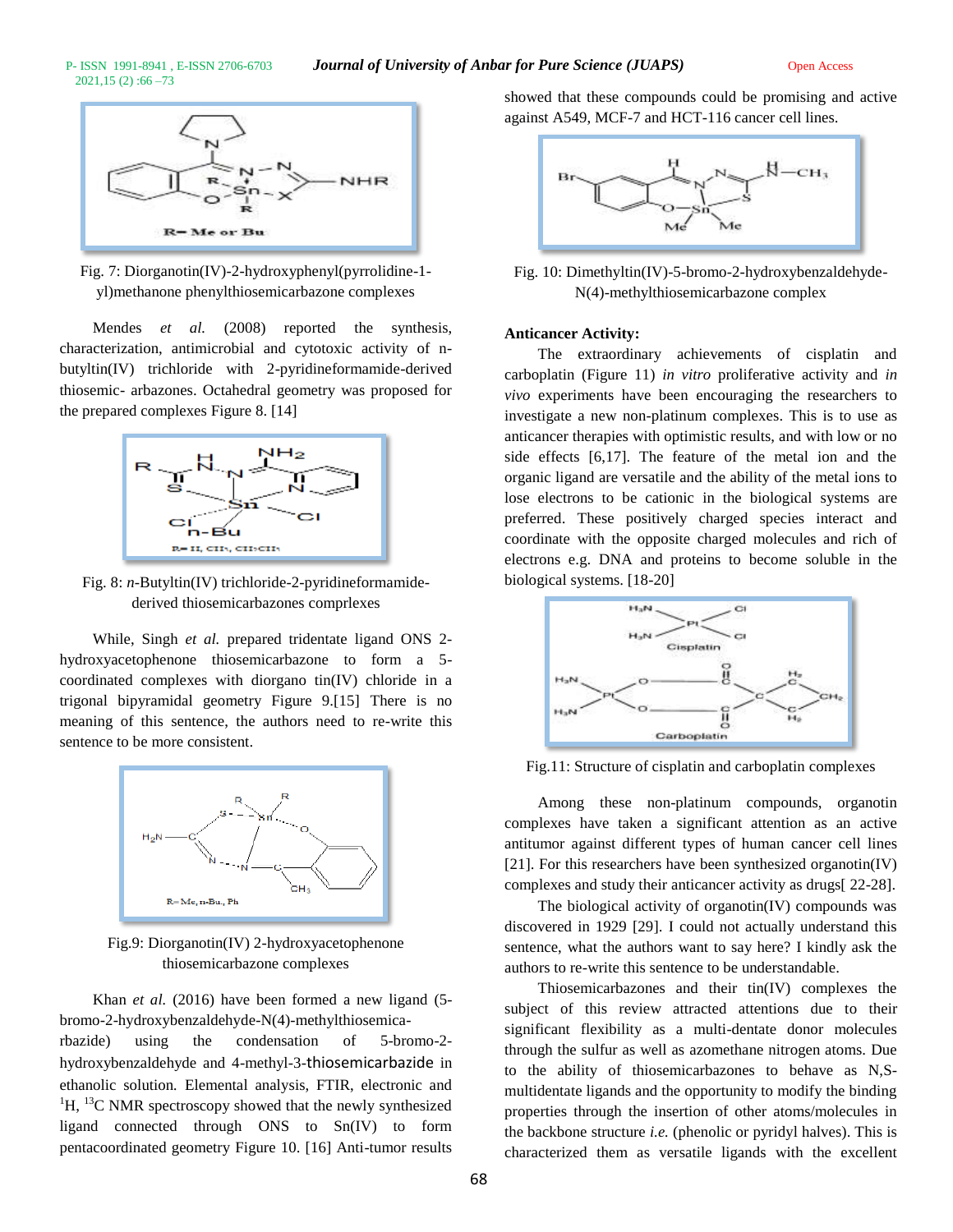2021,15 (2) :66 –73

bending ability with most transition and non-transition elements such as Sn. These ligands are also have the flexibility and ability to bind either in neutral or in deprotonated forms [30, 31]

The higher activity of organotin(IV) complexes may be due to the number and type of  $R$ - groups  $[R = alkyl]$  or aryl that attached to the Sn(IV) core. Many studies show that triorganotin complexes have higher activities compared with di and mono-organotin and this can increase their ability to bind with the DNA of tumors and damage them. [32-34]. Also, the high cytotoxic activity can be assigned to the bulky aryl groups attached to Sn-center compared to alkyl groups [27]. These bulky groups increase the lipophilicity nature of the complexes by catalyzes  $\pi$ - $\pi$  interaction between the metal ions and the lipid membrane that surrounds the cancer cells.[35] Literatures describe the mechanism of apoptotic (programmed cell death) using organotin(IV) complexes. This is happened by the interaction between organotin(IV) moieties to cellular proteins and bind with DNA, leading to the death of pathogenic cells. The intracellular metabolism of the phospholipids of the endoplasmic reticulum is modified by tin(IV) complexes when they bind to the phosphodiester of DNA. [36]

Gielen in 1996 and 2003 reported the influence of Rgroups of various organotin(IV) complexes as a metallodrugs against colon and breast cancer cell lines [37,38]

The structure of organotin(IV) compounds to be potent as antitumor drugs is distinguished by: (i) the availability of coordination positions around tin atom, (ii) the relative stability of Sn–S thione and (iii) slow hydrolytic decomposition of Sn—S bond besides lipophilic and hydrophilic properties of the complexes. [39,40]

Devi *et al.* reviewed different types of organotin(IV) complexes which they have therapeutic activities against different tumor cell lines depends on the reduction potential of these complexes. The review summarized that the number and type of R-groups attached to the tin, the type of ligands, geometry of the prepared complexes and the presence of heteroatom (OH, X, NH, …etc.) in the backbone of the complexes. This leads to assist to modulate the lipophilicity character to increase the absorption of the compounds. Also, preventing cell recognition and adhesion process and interfering in carbohydrate-protein interaction and helps in transport at the molecular levels all these are crucial in cancer growth. [41, 42].

#### **Biological Activities:**

Organotin(IV) have been investigated due to their structural features and potent biological activity [43]. Inorganic tin(IV) compounds can be considered nonpoisonous or with very little toxicity towards mammals and organisms while organotin(IV) compounds reveal varying biological activities [44,45]. Antibiological drugs work by preventing bacteria from multiplying or killing them without harming the host.

The complexes of organotin(IV) with thiosemicarbazones derivatives are more efficient against all organisms than semicarbazones complexes, so as a result sulfur is more active as antimicrobial drugs than oxygen, as suggested by Tandon [46-47].

Currently, the inhibition activity of organotin(IV) thiosemicarbazones is studied and found that the geometry has no impact role on their biological activity. It has been observed whether the ligands coordinated around Sn(IV) in trigonal bipyramidal or octahedral geometry have good antimicrobial activity and degrade DNA[47-49].

The free ligands found to be inactive or lower activity than their complexes against the tested bacteria and fungi, which indicates that metalation increases the antimicrobial activity [30,39,44]. Also, studies show that the highest inhibition activity of complexes attributed to the type and size of R-groups attached to the Sn atom. The screening results showed that the activity of R-groups can be arranged from the higher to the lower activity on the microorganisms as follows:  $Ph > Bu > Me.$  It can be noted that the complexes with bulkier phenyl groups exhibited greater effectiveness compared to other alkyl groups against the tested microorganisms, due to the rise of lipophilicity character of the complexes. The increases in the lipophilicity nature of the coordinated metal ion resulting from reducing the polarity character of it in which enable them to penetrate through the lipoid layers of the microorganisms' membranes[13, 51-54].

Antimicrobial activity of some of organotin(IV) thiosemicarbazones complexes showed promising results as drugs and also found to be competing with reference drug such as ampicillin and miconazole that used for treatment of bacteria and fungi respectively.[51]

More than 3.8 billion years microscopic organisms have survived on the earth and characterized with the extreme variety in genetic and metabolic. They are consist about 50% of the living biomass, one component of the ecosphere in which play an essential role in the maintenance and sustainability of environments. These microorganisms adapt with various environmental challenges such as pressure. The disease-causing microorganisms are particularly vulnerable to man's selfishness for survival, who has sought to deprive them of their habitat by using antimicrobial agents. But these disease-causing microorganisms develop resistance against antimicrobial agents which consider a serious threat to infectious disease management globally [55-58]

Mechanism action of antimicrobial agents can be classified depends on the structure of microorganisms or on the function that they are affect, *i.e.* inhibition the synthesis of cellular wall, of ribosome function, of nucleic acid synthesis,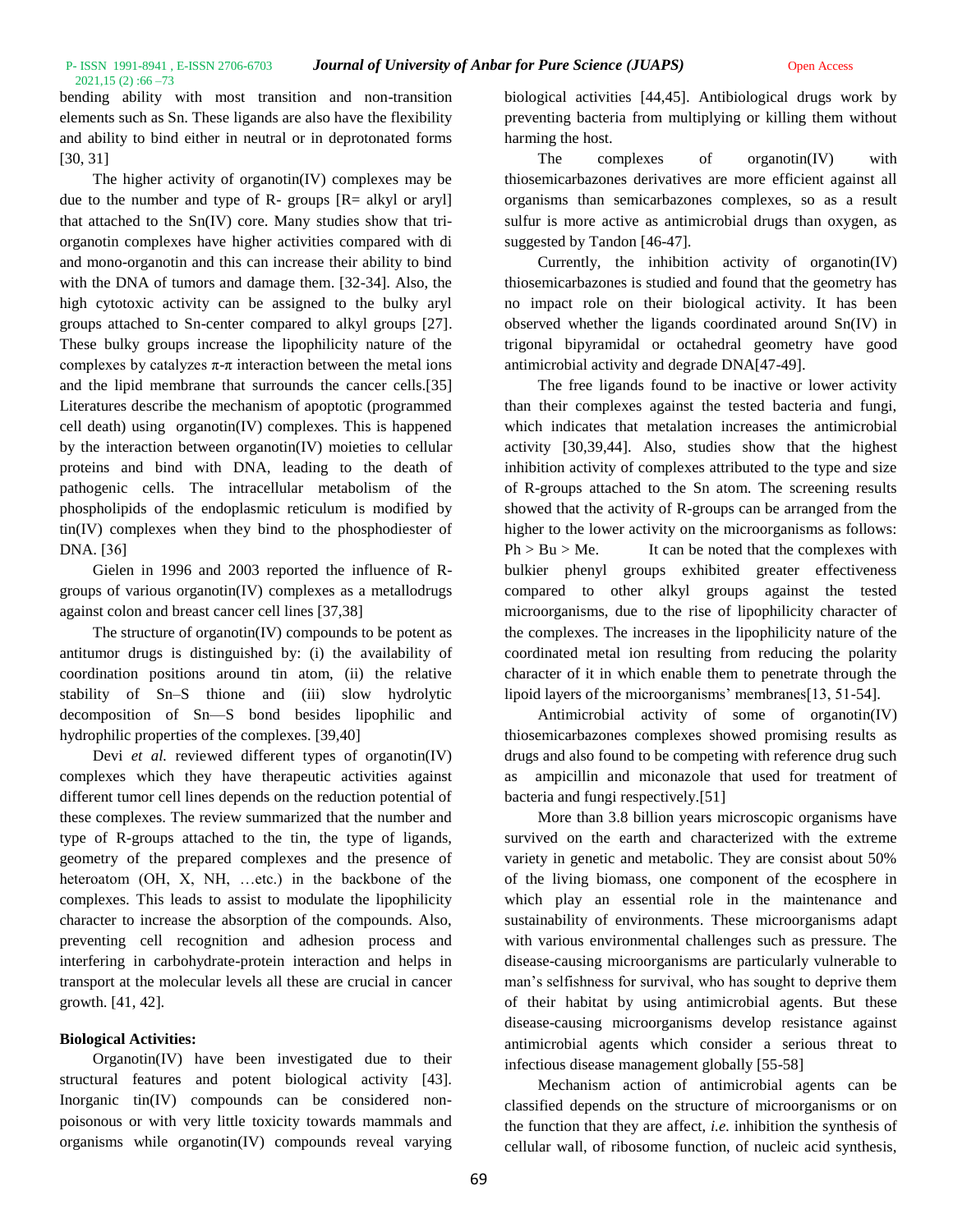## 2021,15 (2) :66 –73

of folic acid metabolism or of cell membrane function. Thus, the mechanisms of inhibition depend on which pathways are inhibited by the antimicrobial drugs and whether the organisms can change those mechanisms. Resistance of antimicrobial drugs by microorganisms can be either intrinsic or acquired immunity. Because of the chemical nature of the drugs or the structure of the microbial membranes, microorganisms with intrinsic or natural resistance either do not have functional sites for drugs or have low penetrability to them. While, microorganisms with acquired resistance in which naturally susceptible gains ways of being not affected by various means [59-61].

#### **Conclusion:**

In conclusion, thiosemicarbazone derivatives are well known as Schiff base ligands exist either in neutral or anionic forms also characterized with bidentate, tridentate and polydentate ligands due to the presence of sulfur, nitrogen or even oxygen in some cases as donor atoms. Organotin(IV) thiosemicarbazone complexes are synthesized in different molar ratio by refluxing the calculated amount of the prepared thiosemicarbazone derivatives and organotin(IV) compounds in a suitable solvent.

Spectroscopic results show that the coordination of thiosemicarbazone derivatives through azomethine-N, thiolate-S, and O-in some cases forming either hexa- or pentacoordinate Sn(IV). Various applications of organotin(IV) complexes have been noted because of their ability to be diverse in coordination behaviors. The presence of R-groups on tin(IV) atom affects the anticancer and antimicrobial activities of the complexes. It has been noted that the existence of aryl group in the complexes plays a role in the biological activity owing to its ability to increase lipophilic character of Sn(IV) complexes and form stable structures with the biological molecules. There are several complexes containing thiosemicarbazones as ligands which can be effective and even better than traditional antitumor and antimicrobial drugs.

#### **References**:

- 1. Lobana T., Sharma R., Bawa G., Khanna S.(2009). Bonding and structure trends of thiosemicarbazone derivatives of metals—An overview. Coordination Chemistry Review, 253:977-1055.
- 2. Momeni Z., Shahbazi, S., Khavasi, R.(2010). Polyhedron, 29: 1393.
- 3. Wiecek, J.; Dokorou, V.; Zbigniew, C.; KovalaDemertzi, D.(200) Polyhedron, 28: 3298.
- 4. Suni, V., Prathapachandra R., Nethaji M. (2007). Polyhedron, 26: 5203.
- 5. Gazieva G. Thiosemicarbazides in the synthesis of fiveand six-membered heterocyclic compounds.(2012). Russian Chemical Reviews, 81(6):494-523.
- 6. Hadi A., Jawad Kh., Ahmed D., Yousif E.(2019). Synthesis and Biological Activities of Organotin (IV) Carboxylates: A Review. Sys Rev Pharm, 10(1):26-31.
- 7. Affan M., Salam M., Ahmed F., Ismail J., Shamsuddin M., Ali H.(2011). Synthesis and spectroscopic characterization of organotin(IV) complexes with 2-benzoylpyridine-N(4) cyclohexylthiosemicarbazone (HBPCT): X-ray crystal structure of [PhSnCl2(BPCT)]. Inorganica Chimica Acta, 366:227-232.
- 8. Affan M., Salam M., Saha R., Ahmed F., Sam N.(2012). Synthesis, Characterization and In Vitro Antibacterial Studies of Organotin(IV) Complexes with 2- Hydroxyacetophenone-2-methylphenylthiosemicarbazone (H2dampt). Bioinorganic Chemistry and Applications, 698491.
- 9. Haque R., Salam M., Arafath MD.(2015) New  $organotin(IV)$  complexes with  $N(4)$ methylthiosemicarbazone derivatives prepared from 2,3 dihydroxybenzaldehyde and 2-hydroxy-5 methylbenzaldehyde: synthesis, characterization, and cytotoxic activity. Journal of Coordination Chemistry, 68(16): 2953-2967.
- 10. Wiecek J., Dokorou V., Ciunik Z., Kovala-Demertzi D.(2009). Organotin complexes of pyruvic acid thiosemicarbazone: Synthesis, crystalstructures and antiproliferative activity of neutral and cationic diorganotin complexes. Polyhedron, 28: 3298–3304.
- 11. Haque R., Salam M.(2015). Synthesis, spectroscopic properties and biological activity of new mono organotin(IV) complexes with 5-bromo-2 hydroxybenzaldehyde-4,4-dimethylthiosemicarbazone. Cogent Chemistry, 1:1045212.
- 12. Huedo C., Zania F., Mendiola A., Pradhan S., Sinha Ch., Lopez-Torres E.(2018). Synthesis, antimicrobial activity and molecular docking of di‐ and triorganotin (IV) complexes with thiosemicarbazide derivatives. Appl Organometal Chem,:e4700.
- 13. Singh H., Singh J., Bhanuka S.(2016). Synthesis, spectroscopic characterization, biological screening, and theoretical studies of organotin(IV) complexes of semicarbazone and thiosemicarbazones derived from (2 hydroxyphenyl) (pyrrolidin-1-yl)methanone. Research on Chemical Intermediates, 42:997-1015.
- 14. Mendes I., Moreira J., Ardisson J., Santos R., O. da Silva P., Garcia I., Castineiras A., Beraldo H.(2008). Organotin(IV) complexes of 2-pyridineformamide-derived thiosemicarbazones: Antimicrobial and cytotoxic effects. European Journal of Medicinal Chemistry, 43:1454-1461.
- 15. Singh M., Singh P.(2003). Highly Versatile Synthesis of Some Organotin(IV) Complexes of 2-ydroxyacetophenone Semicarbazone and Thiosemicarbazone. Synthesis and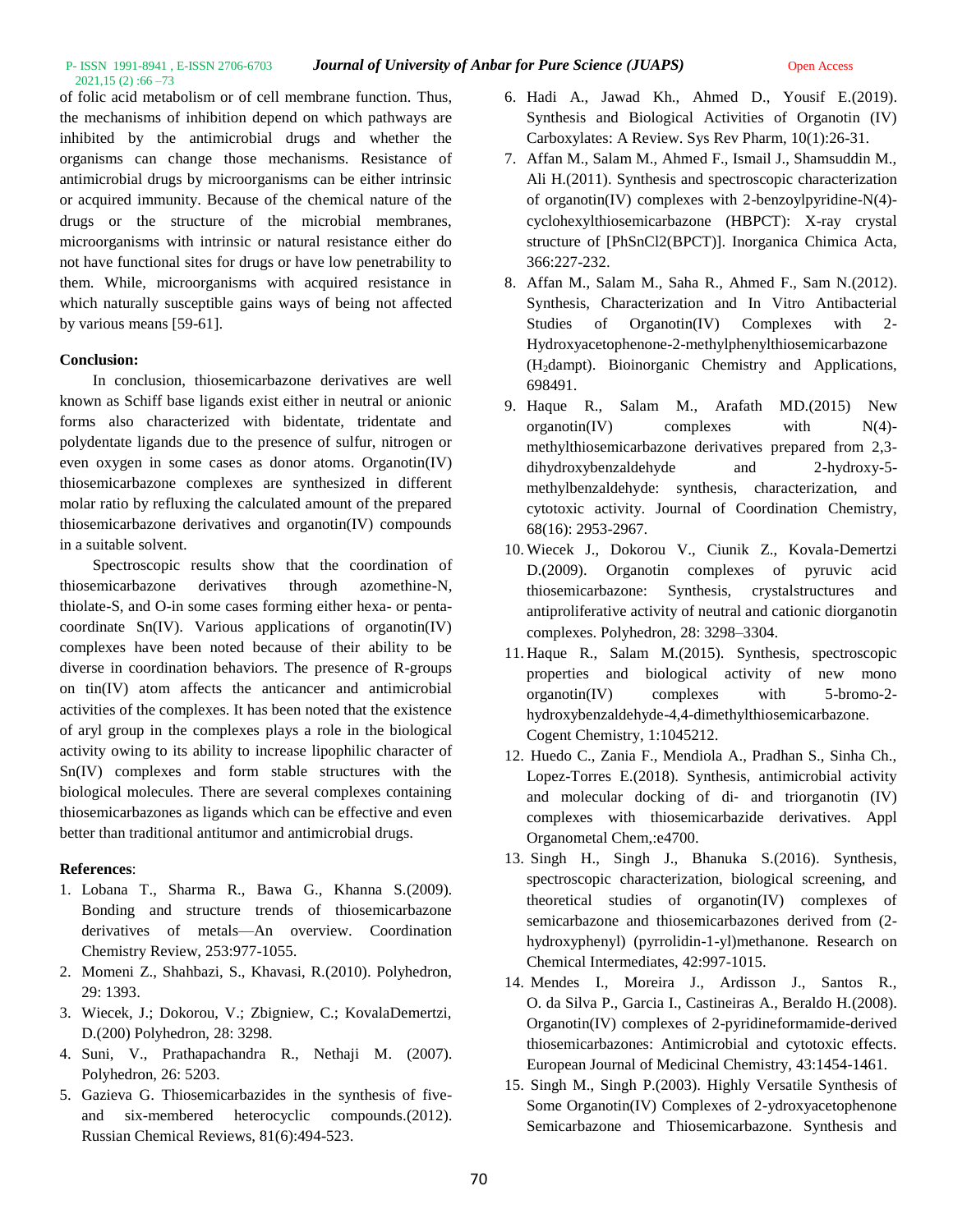reactivity in inorganic and metal organic chemistry, 33(10): 1895–1909.

16. Khan Md., Salam Md., Haque R., Abdul Majid A., Bin Abdul Majid A., Asif M., Basheer M., and Tabana Y.(2016). Synthesis, cytotoxicity, and long-term single dose

anti-cancer pharmacological evaluation of dimethyltin(IV) complex of N(4)-methylthiosemicarbazone (having ONS donor ligand). Cogent Biology, 2, 1154282.

- 17. Go R., Adjei A.(1999). Review of the Comparative Pharmacology and Clinical Activity of Cisplatin and Carboplatin. Journal of Clinical Oncology, 17(1), 409-422.
- 18. Zhang C., Lippard S.(2003). New metal complexes as potential therapeutics. Curr. Opin. Chem. Biol., 7:481-489.
- 19. Zeglis B.M., Pierre V.C., Barton J.K..(2007). Metallointercalators and metallo-insertors, Chem. Commun, 4565- 4579.
- 20. Adeyemi J., Onwudiwe D.(2018). Organotin(IV) Dithiocarbamate Complexes: Chemistry and Biological Activity. Molecules, 23: 2571.
- 21. Khandani M., Sedaghat T., Erfani N., Haghshenas M., Khavasi H.(2013). Synthesis, spectroscopic characterization, structural studies and antibacterial and antitumor activities of diorganotin complexes with 3-methoxysalicylaldehyde thiosemicarbazone. Journal of Molecular Structure, 1037, 136–143.
- 22. Ullah H., Previtali V., Mihigo H., Twamley B., Rauf M., Javed F., Waseem A.(2019). BakerR., Rozas I. Structureactivity relationships of new Organotin(IV) anticancer agents and their cytotoxicity profile on HL-60, MCF-7 and HeLa human cancer cell lines. European Journal of Medicinal Chemistry, 181, 111544.
- 23. Kamaludin N., Awang N., Baba I. Hamid A., Meng Ch.(2013). Synthesis, Characterization and Crystal Structure of Organotin(IV) N-Butyl-Nphenyldithiocarbamate Compounds and their Cytotoxicity in Human Lukemia Cell Lines. Pakistan Journal of Biological Sciences, 16(1), 12-21.
- 24. Ahmad M., Hussain M., Hanif M., Ali S., Mirza B.(2007). Synthesis, Chemical Characterization and Biological Screening for Cytotoxicity and Antitumor Activity of Organotin (IV) Derivatives of 3,4-Methylenedioxy 6-nitrophenylpropenoic Acid. Molecules, 12, 2348-2363.
- 25. Rocamora-Reverte L., Carrasco-Garca E., Ceballos-Torres J., Prashar S., Kalud¯erovic´ G., Ferragut J., Gomez-Ruiz S.(2012). Study of the Anticancer Properties of Tin(IV) Carboxylate

Complexes on a Panel of Human Tumor Cell Lines. ChemMedChem., 7, 301 – 310.

26. Awang N., Baba I., Yamin B., Othman M., Kamaludin N.(2011). Synthesis, Characterization and Biological Activities of Organotin (IV) Methylcyclohexyldithiocarbamate Compounds. American Journal of Applied Sciences, 8(4): 310-317.

- 27. Salam M., Hussein M., Ramli I., Saiful-Islam Md.(2016). Organomet J. Synthesis, structural characterization, and evaluation of biological activity of organotin(IV) complexes with 2-hydroxy-5 methoxybenzaldehyde-N(4)-methylthiosemicarbazone. Chem, 813, 71–77.
- 28. Khandani M., Sedaghat T., Erfani N., Haghshenas M., Khavasi H.(2013). J. Mol. Struct.. 1037, 136–143.
- 29. Narayanan, V.L.; in Reinhoudt, D.N.; Connors, T.A.; Pinedo, H.M.; van de Poll, K.W.(1983).(Eds.). Structureactivity relationship of anti-tumour agents, Martinus Nijhoff. The Hague, 5.
- 30. Affan M., Salam M., Saha R., Ahmed F., White F., Ali H.(2012). Organotin(IV) complexes of 2 hydroxyacetophenone-N(4)-cyclohexylthiosemicarbazone (H2dact): Synthesis, spectral characterization, crystal structure and biological studies. Inorganica Chimica Acta., 387, 219–225.
- 31. Bonaccorso C., Marzo T., Mendola D.(2020). Biological Applications of Thiocarbohydrazones and Their Metal Complexes: A Perspective Review. Pharmaceuticals, 13(4).
- 32. Iftikhar S., Gilani S., Taj M., Raheel A., Din I., Termizi S., Al-Shakban M., Ali H.(2018). Design, synthesis and biological evaluation of organotin(IV) complexes of flumequine and cetirizine. Journal of the Serbian Chemical Society. 2018, 8 (4), 425–437.
- 33. Hadjikakou S.K., Hadjiliadis N.(2009). Coord. Chem. Rev., 253: 235.
- 34. Pettinari C., Marchetti F., Pettinari R., Cingolani A., Drozdov A., Troyanov S.(2002). Dalton Trans, 188–194.
- 35. Prasad K., Kumar L., Shekar S., Prasad M., Revanasiddappa H.(2001). Chem. Sci. J., 12 , 1-10.
- 36. Arjmand F., Parveen S., Tabassum S., Pettinari C.(2014). Organo-tin antitumor compounds: Their present status in drug development and future perspectives. Inorganica Chimica Acta., 423(B), 26-37.
- 37. Gielen M., Coord. Chem. Rev. 1996;151: 41.
- 38. Gielen M., J. Braz. Chem. Soc. 2003;14: 870.
- 39. Devi J., Yadaf. (2018). J. Recent Advancements in Organotin(IV) Complexes as Potential Anticancer Agents. Anti-Cancer Agents in Medicinal Chemistry, 18, 335-353.
- 40. Saxena A.(1989). Organotin(IV) compounds and cancer chemotherapy. Coordination Chemistry Reviews, 95, 109- 123.
- 41. Storr, T.; Thompson, K.H.; Orvig, C.(2006). Design of targeting ligands in medicinal inorganic chemistry. Chem. Soc. Rev., 35(6), 534- 544.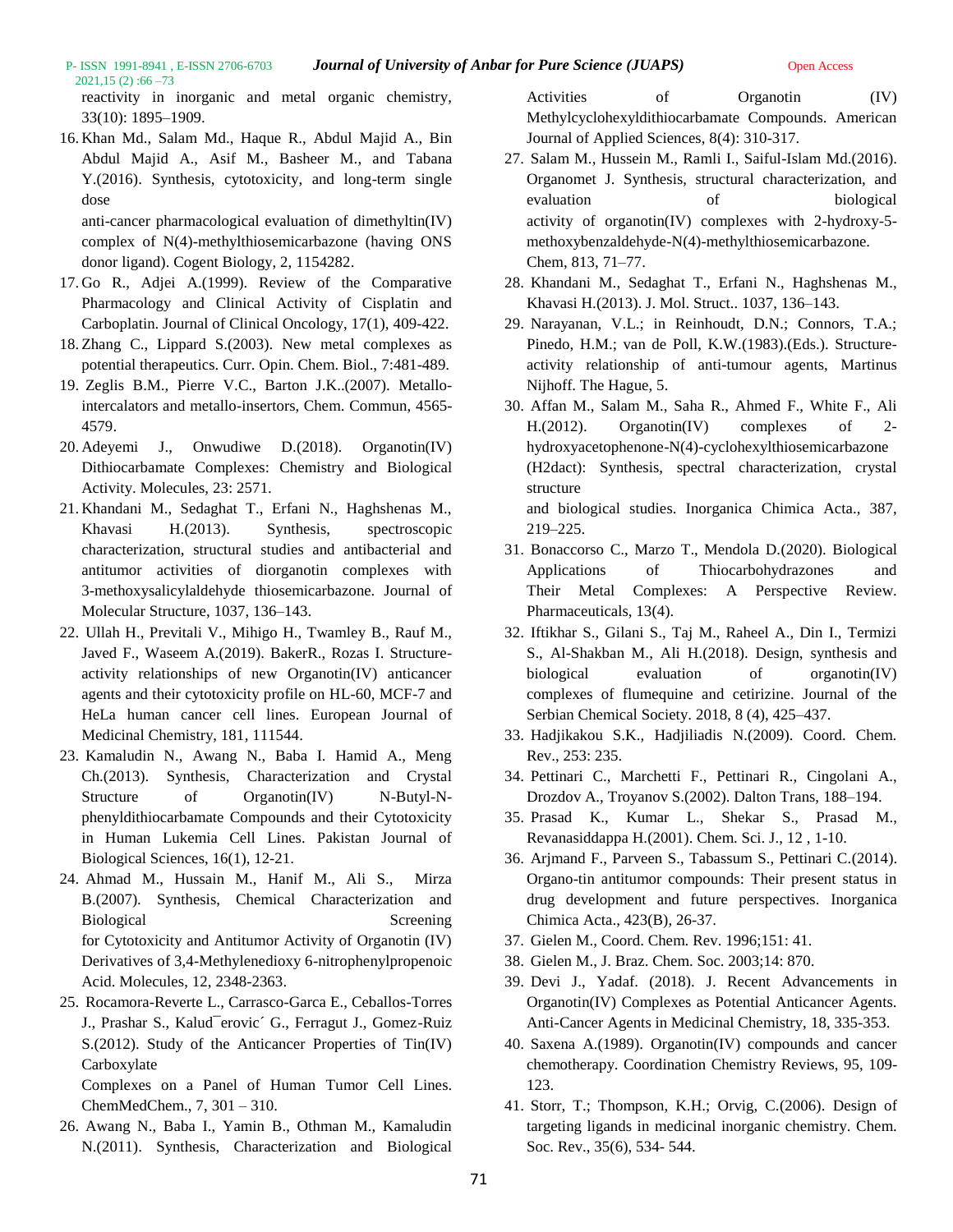- 2021,15 (2) :66 –73 42. Keppler, B.K.(2008). Carbohydrate-metal complexes and their potential as anticancer agents. Curr. Med. Chem., 15(25), 2574–2591.
- 43. Cortes L., Okio C., Brandao P.(2011). Tin(IV) Complexes of 1,5-phenylthiosemicarbazone and thiosemicarbazide: Synthesis, X-ray Characterization and Biological Activity. Phosphorus, Sulfur, and Silicon, 186, 1356–1360.
- 44. Van der K, Luijten JGA.(1954). Investigations on organotin compounds. III. The biocidal properties of organo-tin compounds. J App Chem., 4(6), 314-9.
- 45. Van der KGJM, Luitjten JGA.(1956). Investigations on organo-tin compounds. V The preparation and antifungal properties of unsymmetrical tri-n-alkyltin acetates. J. App Chem., 6(2), 56-60.
- 46. Saxena A., Tandon J.P.(1983). Polyhedron., 2, 443–446.
- 47. Singh H., Singh J., Sharma K.(2012). Synthetic, structural, and antimicrobial studies of organotin(IV) complexes of semicarbazone, thiosemicarbazone derived from 4 hydroxy-3-methoxybenzaldehyde. Res Chem Intermed., 38, 53–65.
- 48. Zafarian H., a, Sedaghat T., Motamedi H., Rudbari H.(2016). A multiprotic ditopic thiocarbohydrazone ligand in the formation of mono-and di-nuclear organotin(IV) complexes: Crystal structure, antibacterial activity and DNA cleavage. Journal of Organometallic Chemistry., 825-826, 25-32.
- 49. Salam M., Affan M., Arafat Md., Saha R., Nasrin R.(2013). Synthesis, Characterization, and Antibacterial Activities of Organotin(IV) Complexes with 2- Acetylpyridine-N(4) cyclohexylthiosemicarbazone (HAPCT). Heteroatom Chemistry., 24(1).
- 50. Siang-Guan Teoh S.,\*,a Show-Hing Ang,a Soon-Beng Teo,a Hoong-Kun Fun,b Khing-Ling Khew c.,Chi-Wi Ong.(1997). Synthesis, crystal structure and biological activity of bis(acetone thiosemicarbazone-S)dichlorodiphenyltin(IV). J. Chem. Soc., Dalton Trans, 465–468.
- 51. López-Torres E., Zani F., Mendiola M.(2011). Antimicrobial activity of organotin(IV) complexes with the

ligand benzil bis(benzoylhydrazone) and 4,4′-bipyridyl as coligand. Journal of Inorganic Biochemistry, 105, 600– 608.

- 52. Singh H., Varshney A.(2006). Synthetic, Structural, and Biochemical Studies of Organotin(IV) With Schiff Bases Having Nitrogen and Sulphur Donor Ligands. Bioinorganic Chemistry and Applications., Article ID 23245: 1–7.
- 53. Singh H., Gupta M., Varshney A.(2001). Organotin(IV) complexes of Schiff bases derived by condensation of heterocyclic ketones and sulfa drugs. Res. Chem. Intermed, 27(6), 605–614.
- 54. Awang N., Zakri N., Zain N.(2016). Antimicrobial activity of organotin(IV) alkylisopropildithiocarbamate compounds. J. Chem. Pharm. Res., 8(3), 862-866.
- 55. Zhang X., Yan H., Song Q., Liu X., Tang L.(2007). Synthesis, structure and biological activity of organotin derivatives with pyridylmethylthiobenzoic acid, Polyhedron, 26, 3743–3749.
- 56. Rehman W., Badshah A., Khan S., Tuyet L.(2009). Synthesis, characterization, antimicrobial and antitumor screening of some diorganotin(IV) complexes of 2-[(9Hpurin-6-ylimino)]-phenol, Eur. J. Med. Chem., 44, 3981– 3985.
- 57. Rehman W., Baloch M., Badshah A., Ali S.(2006) Synthesis, characterization and biological study of diorganotin(IV) complexes of monomethyl phthalate, Spectrochim. Acta A., 65, 689–694.
- 58. Rehman W., Baloch M., Badshah A.(2008). Synthesis, spectral characterization and bio-analysis of some organotin(IV) complexes, Eur. J. Med. Chem., 43, 2380– 2385
- 59. Yeaman R., Yount N.(2003). Mechanisms of antimicrobial peptide action and resistance, Pharmacol. Rev., 55, 27–55.
- 60. Tenover F.(2006). Mechanisms of antimicrobial resistance in bacteria, Am. J. Med., 119, 62–70.
- 61. Hawkey P., Lewis D.(1994). Medical Bacteriology—A Practical Approach, Oxford University Press, Oxford.